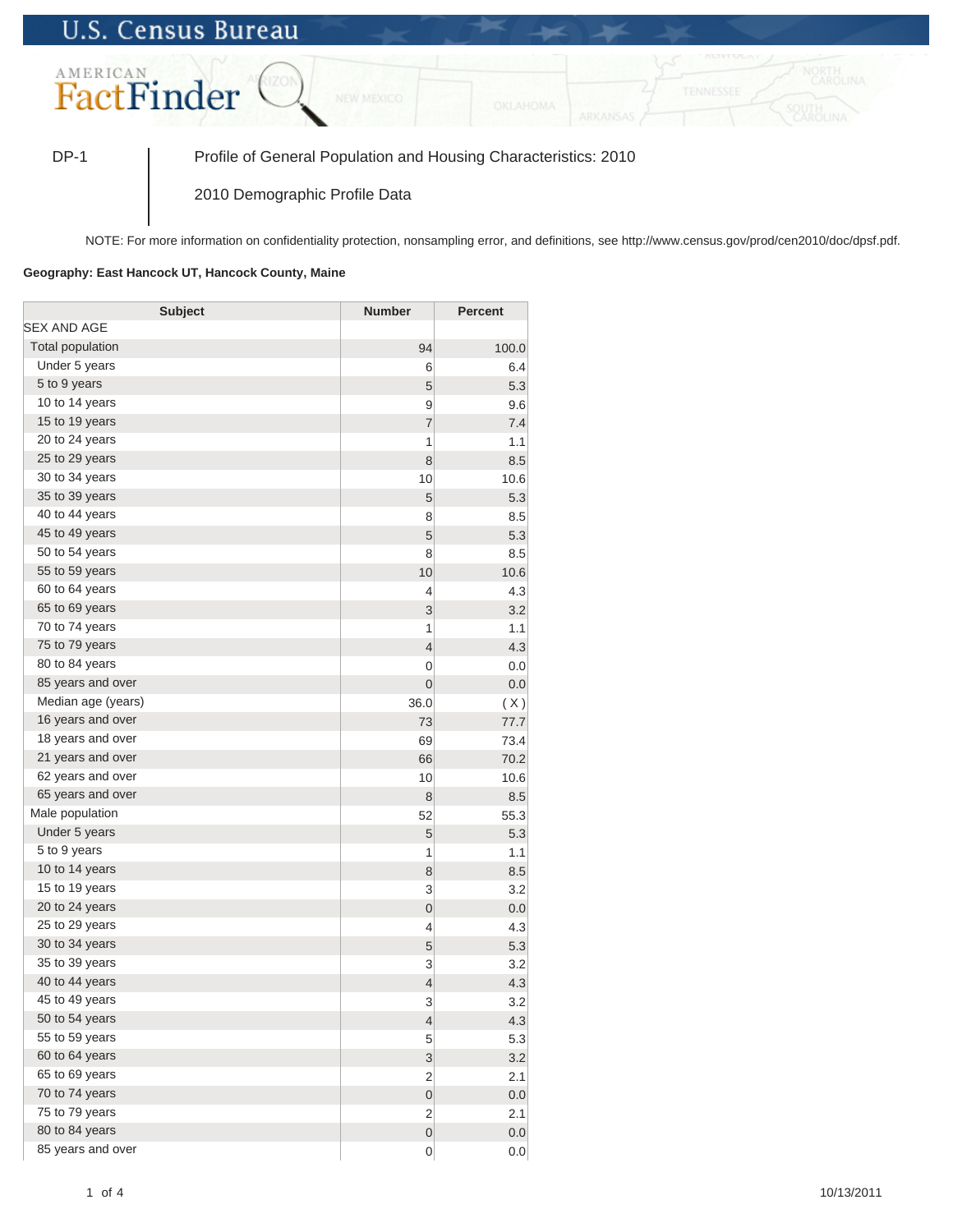| <b>Subject</b>                                      | <b>Number</b>  | <b>Percent</b> |
|-----------------------------------------------------|----------------|----------------|
| Median age (years)                                  | 35.0           | (X)            |
| 16 years and over                                   | 38             | 40.4           |
| 18 years and over                                   | 35             | 37.2           |
| 21 years and over                                   | 35             | 37.2           |
| 62 years and over                                   | 5              | 5.3            |
| 65 years and over                                   | 4              | 4.3            |
| Female population                                   | 42             | 44.7           |
| Under 5 years                                       | 1              | 1.1            |
| 5 to 9 years                                        | $\overline{4}$ | 4.3            |
| 10 to 14 years                                      | 1              | 1.1            |
| 15 to 19 years                                      | $\overline{4}$ | 4.3            |
| 20 to 24 years                                      | 1              | 1.1            |
| 25 to 29 years                                      | $\overline{4}$ | 4.3            |
| 30 to 34 years                                      | 5              | 5.3            |
| 35 to 39 years                                      | $\overline{2}$ | 2.1            |
| 40 to 44 years                                      | 4              | 4.3            |
| 45 to 49 years                                      | $\overline{2}$ | 2.1            |
| 50 to 54 years                                      | 4              | 4.3            |
| 55 to 59 years                                      | 5              | 5.3            |
| 60 to 64 years                                      | 1              | 1.1            |
| 65 to 69 years                                      | $\overline{1}$ | 1.1            |
| 70 to 74 years                                      | 1              | 1.1            |
| 75 to 79 years                                      | $\overline{2}$ | 2.1            |
| 80 to 84 years                                      | 0              | 0.0            |
| 85 years and over                                   | 0              | 0.0            |
| Median age (years)                                  | 37.5           | (X)            |
| 16 years and over                                   | 35             | 37.2           |
| 18 years and over                                   | 34             | 36.2           |
| 21 years and over                                   | 31             | 33.0           |
| 62 years and over                                   | 5              | 5.3            |
| 65 years and over                                   | $\overline{4}$ | 4.3            |
| RACE                                                |                |                |
| <b>Total population</b>                             | 94             | 100.0          |
| One Race                                            | 90             | 95.7           |
| White                                               | 86             | 91.5           |
| <b>Black or African American</b>                    | 0              | 0.0            |
| American Indian and Alaska Native                   | 4              | 4.3            |
| Asian                                               | 0              | 0.0            |
| Asian Indian                                        | 0              | 0.0            |
| Chinese                                             | 0              | 0.0            |
| Filipino                                            | 0              | 0.0            |
| Japanese                                            | 0              | 0.0            |
| Korean                                              | 0              | 0.0            |
| Vietnamese                                          | 0              | 0.0            |
| Other Asian [1]                                     | 0              | 0.0            |
| Native Hawaiian and Other Pacific Islander          | 0              | 0.0            |
| Native Hawaiian                                     | 0              | 0.0            |
| Guamanian or Chamorro                               | 0              | 0.0            |
| Samoan                                              | 0              | 0.0            |
| Other Pacific Islander [2]                          | 0              | 0.0            |
| Some Other Race                                     | 0              | 0.0            |
| Two or More Races                                   | 4              | 4.3            |
| White; American Indian and Alaska Native [3]        | 0              | 0.0            |
| White; Asian [3]                                    | 0              | 0.0            |
| White; Black or African American [3]                | 3              | 3.2            |
| White; Some Other Race [3]                          | 0              | 0.0            |
| Race alone or in combination with one or more other |                |                |
| races: [4]                                          |                |                |
| White                                               | 90             | 95.7           |
| <b>Black or African American</b>                    | 3              | 3.2            |
| American Indian and Alaska Native                   | 5 <sup>5</sup> | 5.3            |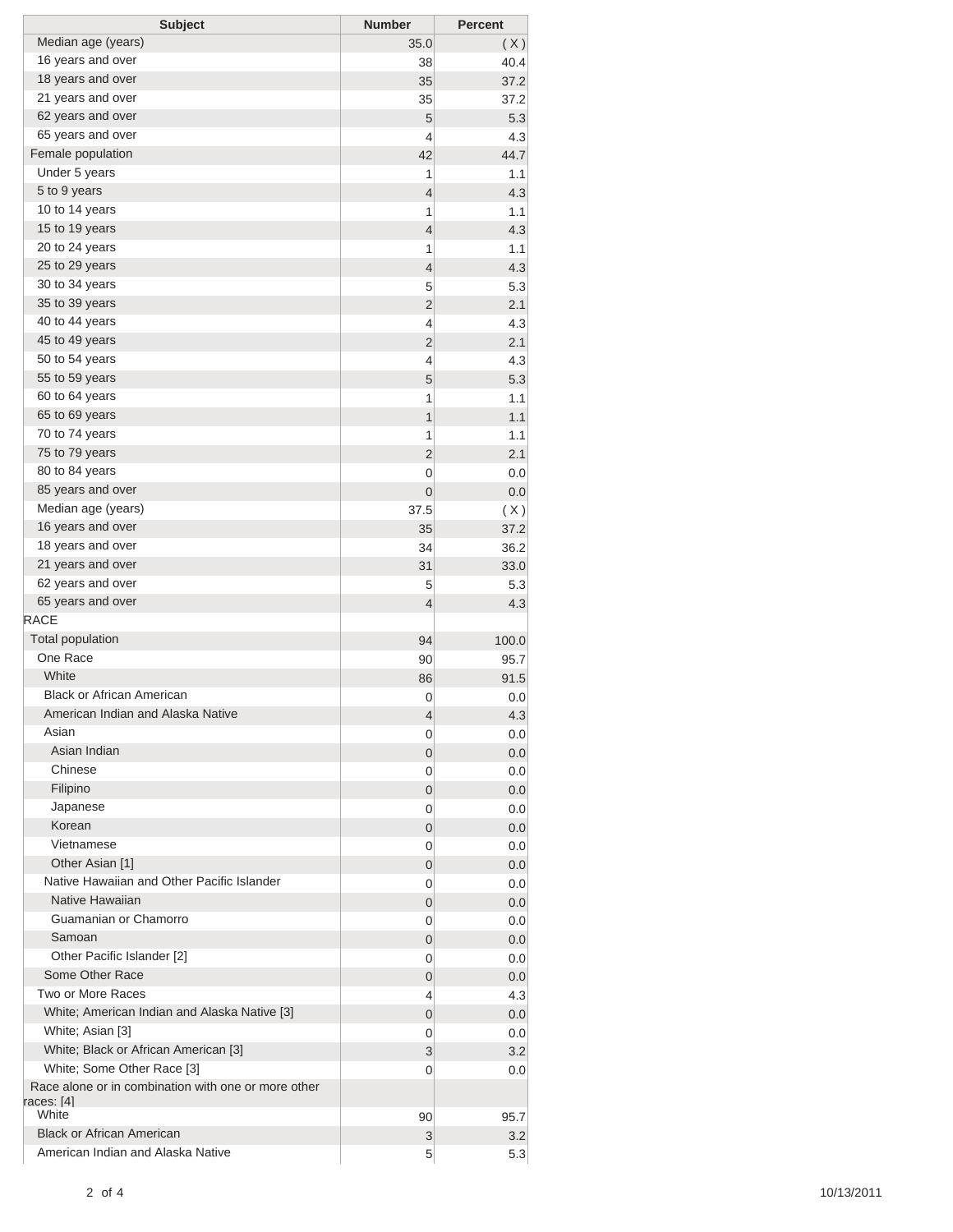| <b>Subject</b>                                                  | <b>Number</b>  | <b>Percent</b> |
|-----------------------------------------------------------------|----------------|----------------|
| Asian                                                           | 0              | 0.0            |
| Native Hawaiian and Other Pacific Islander                      | 0              | 0.0            |
| Some Other Race                                                 | 1              | 1.1            |
| <b>HISPANIC OR LATINO</b>                                       |                |                |
| <b>Total population</b>                                         | 94             | 100.0          |
| Hispanic or Latino (of any race)                                | 0              | 0.0            |
| Mexican                                                         | 0              | 0.0            |
| Puerto Rican                                                    | 0              | 0.0            |
| Cuban                                                           | 0              | 0.0            |
| Other Hispanic or Latino [5]                                    | 0              | 0.0            |
| Not Hispanic or Latino                                          | 94             | 100.0          |
| HISPANIC OR LATINO AND RACE                                     |                |                |
| <b>Total population</b>                                         | 94             | 100.0          |
| Hispanic or Latino                                              | 0              | 0.0            |
| White alone                                                     | 0              | 0.0            |
| Black or African American alone                                 | 0              | 0.0            |
| American Indian and Alaska Native alone                         | 0              | 0.0            |
| Asian alone                                                     | 0              | 0.0            |
| Native Hawaiian and Other Pacific Islander alone                | $\overline{0}$ | 0.0            |
| Some Other Race alone                                           | 0              | 0.0            |
| Two or More Races                                               | $\Omega$       | 0.0            |
| Not Hispanic or Latino                                          | 94             | 100.0          |
| White alone                                                     | 86             | 91.5           |
| Black or African American alone                                 | 0              | 0.0            |
| American Indian and Alaska Native alone                         | $\overline{4}$ | 4.3            |
| Asian alone<br>Native Hawaiian and Other Pacific Islander alone | 0              | 0.0            |
|                                                                 | $\overline{0}$ | 0.0            |
| Some Other Race alone<br><b>Two or More Races</b>               | 0              | 0.0            |
| <b>RELATIONSHIP</b>                                             | 4              | 4.3            |
| Total population                                                |                |                |
| In households                                                   | 94             | 100.0<br>100.0 |
| Householder                                                     | 94             | 40.4           |
| Spouse [6]                                                      | 38<br>23       | 24.5           |
| Child                                                           | 28             | 29.8           |
| Own child under 18 years                                        | 25             | 26.6           |
| Other relatives                                                 | $\mathbf 0$    | 0.0            |
| Under 18 years                                                  | 0              | 0.0            |
| 65 years and over                                               | 0              | 0.0            |
| <b>Nonrelatives</b>                                             | 5              | 5.3            |
| Under 18 years                                                  | 0              | 0.0            |
| 65 years and over                                               | 0              | 0.0            |
| Unmarried partner                                               | 4              | 4.3            |
| In group quarters                                               | 0              | 0.0            |
| Institutionalized population                                    | 0              | 0.0            |
| Male                                                            | 0              | 0.0            |
| Female                                                          | 0              | 0.0            |
| Noninstitutionalized population                                 | 0              | 0.0            |
| Male                                                            | 0              | 0.0            |
| Female                                                          | 0              | 0.0            |
| <b>HOUSEHOLDS BY TYPE</b>                                       |                |                |
| <b>Total households</b>                                         | 38             | 100.0          |
| Family households (families) [7]                                | 23             | 60.5           |
| With own children under 18 years                                | 10             | 26.3           |
| Husband-wife family                                             | 23             | 60.5           |
| With own children under 18 years                                | 10             | 26.3           |
| Male householder, no wife present                               | 0              | 0.0            |
| With own children under 18 years                                | 0              | 0.0            |
| Female householder, no husband present                          | 0              | 0.0            |
| With own children under 18 years                                | 0              | 0.0            |